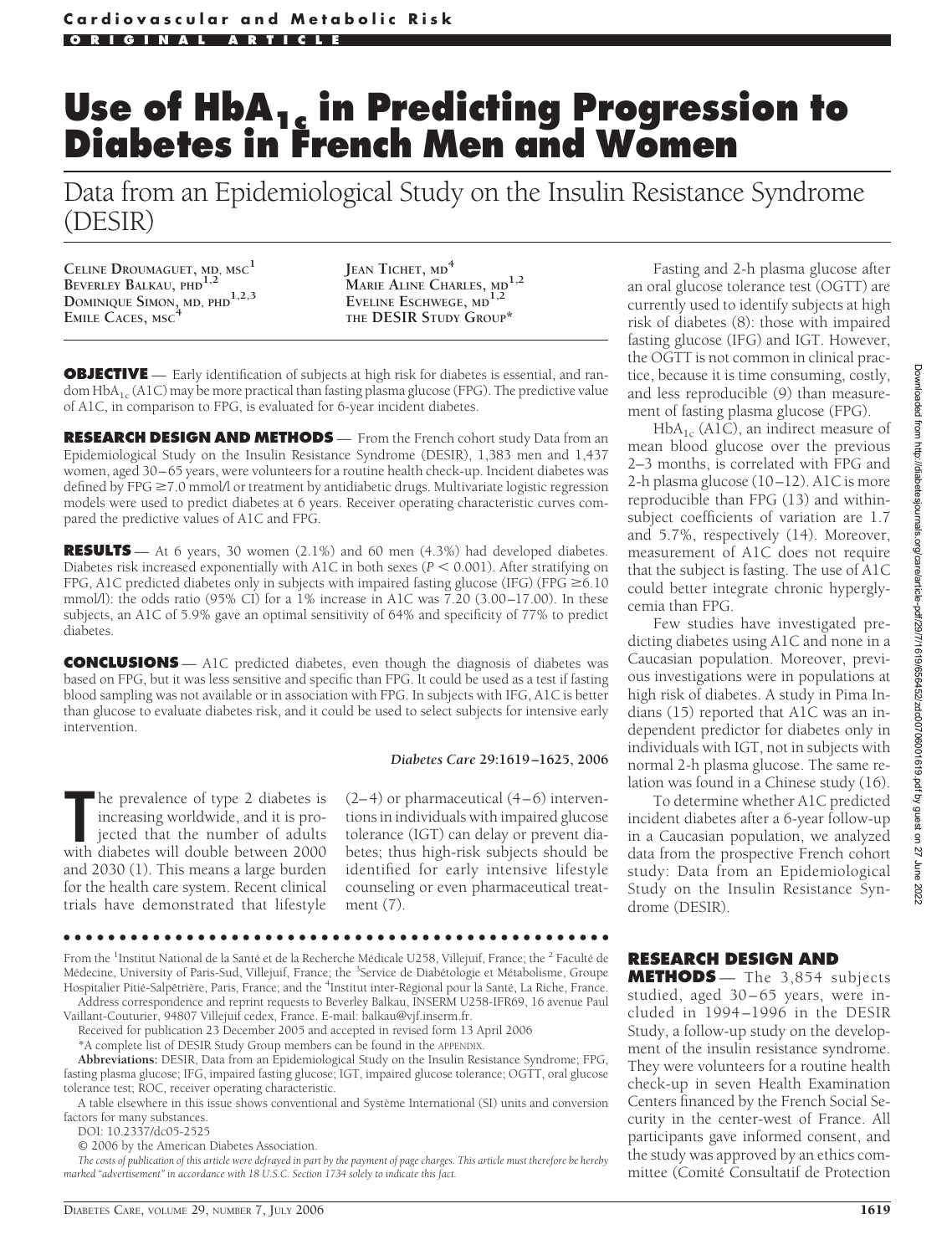#### **Table 1—***Comparison of baseline characteristics between men and women who developed or did not develop diabetes at 6 years\**

|                                       | Men                      |                          |                         | Women                     |                           |                         |
|---------------------------------------|--------------------------|--------------------------|-------------------------|---------------------------|---------------------------|-------------------------|
|                                       | Nondiabetic              | Diabetic                 | Age-adjusted<br>P value | Nondiabetic               | Diabetic                  | Age-adjusted<br>P value |
| n                                     | 1,323                    | 60                       |                         | 1,407                     | 30                        |                         |
| Age (years)                           | $46.9 \pm 9.9$           | $50.5 \pm 9.6$           |                         | $47.4 \pm 9.9$            | $53.2 \pm 8.2$            |                         |
| AlC $(\%)$                            | $5.4 \pm 0.4$            | $5.8 \pm 0.5$            | < 0.0001                | $5.3 \pm 0.4$             | $5.9 \pm 0.6$             | < 0.0001                |
| Fasting plasma glucose (mmol/l)       | $5.54 \pm 0.48$          | $6.17 \pm 0.50$          | < 0.0001                | $5.17 \pm 0.46$           | $6.00 \pm 0.61$           | < 0.0001                |
| Insulin (pmol/l)                      | $41.1 \times 7 \div 1.7$ | $57.9 \times 7 \div 1.8$ | < 0.0001                | $39.2 \times 7 \div 1.6$  | $64.5 \times 7 \div 1.8$  | < 0.0001                |
| BMI (kg/m <sup>2</sup> )              | $25.1 \pm 2.9$           | $27.6 \pm 4.3$           | < 0.0001                | $23.6 \pm 3.7$            | $29.4 \pm 6.0$            | < 0.0001                |
| Waist circumference (cm)              | $89 \pm 9$               | $98 \pm 11$              | < 0.0001                | $77 \pm 10$               | $91 \pm 13$               | < 0.0001                |
| HDL cholesterol (mmol/l)              | $1.51 \pm 0.38$          | $1.47 \pm 0.44$          | 0.3                     | $1.82 \pm 0.42$           | $1.48 \pm 0.38$           | < 0.0001                |
| Triglycerides (mmol/l)                | $1.12 \times 7 \div 1.7$ | $1.67 \times 7 \div 1.8$ | < 0.0001                | $0.84 \times 7 \div 1.64$ | $1.50 \times 7 \div 1.57$ | < 0.0001                |
| Systolic blood pressure (mmHg)        | $132 \pm 14$             | $139 \pm 16$             | 0.001                   | $126 \pm 14$              | $138 \pm 16$              | 0.0005                  |
| Diastolic blood pressure (mmHg)       | $82 \pm 10$              | $84 \pm 9$               | 0.1                     | $77 \pm 9$                | $83 \pm 6$                | 0.003                   |
| Hypertension (%)†                     | 42                       | 63                       | 0.008                   | 29                        | 63                        | 0.006                   |
| Family history of diabetes (%)        | 17                       | 25                       | 0.08                    | 20                        | 47                        | 0.0006                  |
| Sporting activity (%)                 |                          |                          |                         |                           |                           |                         |
| None.                                 | 46                       | 53                       |                         | 50                        | 77                        |                         |
| Moderate $(<1$ session per week)      | 20                       | 22                       | 0.5                     | 15                        | 13                        | 0.03                    |
| Frequent $(\geq 1)$ session per week) | 34                       | 25                       |                         | 35                        | 10                        |                         |
| Smoking (%)                           | 25                       | 28                       | 0.2                     | 12                        | 13                        | 0.2                     |
| Alcohol intake (%)#                   |                          |                          |                         |                           |                           |                         |
| None                                  | 13                       | 7                        |                         | 36                        | 27                        |                         |
| Moderate                              | 73                       | 65                       | 0.02                    | 41                        | 50                        | 0.5                     |
| Elevated                              | 14                       | 28                       |                         | 23                        | 23                        |                         |
| Child with birth weight $>4$ kg       |                          |                          |                         | 15                        | 31                        | 0.03                    |

Data are means  $\pm$  SD, geometric mean  $\times$ / $\div$  SD, or column %. \*Comparisons are adjusted on age. †Arterial hypertension was defined by a systolic blood pressure  $≥140$  mmHg and/or a diastolic blood pressure  $≥90$  mmHg and/or an antihypertensive treatment (30). ‡Alcohol intake coding: no consumption, moderate (1–20 g/day for women and 1–40 g/day for men), and elevated ( $>$ 20 g/day for women and  $>$ 40 g/day for men).

des Personnes pour la Recherche Biomédicale of Kremlin-Bicêtre).

Of the 3,854 subjects, we excluded 114 with known diabetes or FPG  $\geq 7.0$ mmol/l at baseline, 92 who had an unknown glucose status, and 21 without A1C, waist circumference, or BMI information. Among the 3,627 remaining, 2,924 (81%) were reexamined 6 years after inclusion and the 104 subjects with incomplete information to evaluate glucose status were excluded: 1,383 men and 1,437 women were studied.

Participants were examined at inclusion and at 6 years. A medical interview provided information about lifestyle, use of medication, and personal and familial history of diabetes. Weight and height were measured with subjects lightly clothed, and a tape measure was used around the waist at the smallest circumference between the lower ribs and the iliac crests. Blood pressure was measured by a doctor with a sphygmomanometer on the right arm, with subjects lying at rest for at least 5 minutes.

Blood was drawn after a 12-h fast. A1C was measured in a central laboratory

by high-performance liquid chromatography, using a L9100 automated ionexchange analyzer (Hitachi/Merck-VWR). This assay was standardized to the National Glycohemoglobin Standardization Program. Intra- and interassay coefficients of variation (CVs) for A1C were 1.5 and 1.8%. FPG was assayed by the glucose oxidase method on fluorooxalated plasma, using a Technicon RA 1000 analyzer (Bayer). Fasting insulin was measured by a microenzyme immunoassay and total cholesterol, HDL cholesterol, and triglycerides by enzymatic methods.

#### Definitions

Diabetes was defined according to the 1997 American Diabetes Association criteria (17): FPG  $\geq$ 7.00 mmol/l or treatment by oral antidiabetic drugs or insulin. At inclusion, subjects were classified into three FPG groups: <5.60, 5.60-6.09, and  $\geq$  6.10 mmol/l (IFG). A family history of diabetes was coded if there was at least one diabetic first-degree relative. Sporting activity was assessed according to the number of sessions per week, alcohol intake was assessed by grams of alcohol per day, and subjects were classified as smokers or nonsmokers at inclusion.

## Statistical analyses

The symmetry of the distributions of quantitative variables was assessed graphically: logarithms of insulin and triglycerides were used. Results are given as means  $\pm$  SD or as geometric means  $\times/ \div$ SD, in the case of logarithmic transformation. Means were compared by Student's *t* tests or by ANCOVA, after age adjustment. For qualitative variables, results are expressed as percentages and compared by  $\chi^2$  or Fisher's tests or by logistic regression after age adjustment. The relation between A1C and FPG was evaluated by a Pearson correlation coefficient.

The role of A1C in the risk of developing diabetes at 6 years was evaluated by logistic regression models adjusted for age. Analyses were by sex, and in a second phase, sexes were pooled. For each continuous risk factor, linearity was studied by plotting the middle of each quartile group against the  $\beta$  coefficient of each quartile, obtained from logistic regression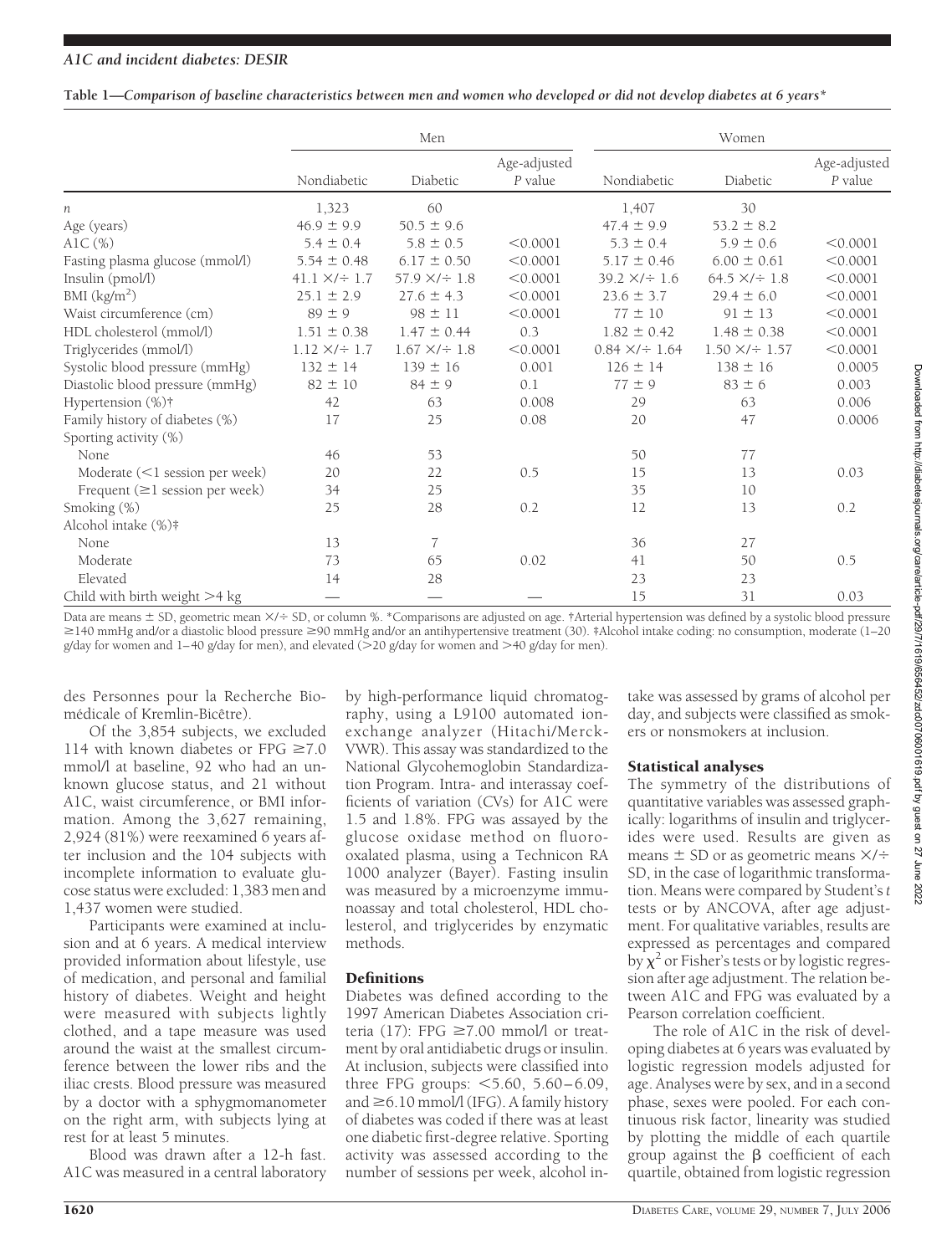



Figure 1— *Percentage of men and women with diabetes after 6 years of follow-up according to*  $A1C$  deciles (A), FPG deciles (B), and fasting plasma glucose (C) categories.  $\Box$ , men;  $\blacksquare$ , women.

(18). A linear trend was observed for BMI, waist circumference, triglycerides (log), HDL cholesterol, insulin (log), and systolic and diastolic pressure, and the continuous variable was chosen. A1C had a nonlinear relation, and its squared term was added to model this relation. Alcohol was coded in classes (Table 1). Diabetes risk according to A1C was modeled by logistic regression, adjusting on age and using those variables with a trend toward being significant  $(P = 0.25)$  in the age-

adjusted comparison between diabetic and nondiabetic groups. For adjusting variables, in the case of highly correlated variables (e.g., BMI and waist circumference), only the variable most significantly related to diabetes was used. Variable selection was based on likelihood ratio tests. FPG was added to test whether A1C remained significantly predictive. Likelihood ratio tests were used to evaluate interaction terms between A1C and FPG. As this interaction was marginally significant, we stratified on FPG categories. All models fitted well according to the Hosmer-Lemeshow test (18).

We compared the predictive performances of A1C and FPG as continuous variables, using receiver operating characteristic (ROC) curves, plotting sensitivity against  $(1 - \text{specificity})$  at all possible thresholds. STATA software was used to calculate the ROC curves and to estimate areas (95% CIs) under these curves and the statistical significance of differences between these areas (19). The optimal threshold corresponds to the value where sensibility plus specificity is maximized.

All other analyses used the SAS software (SAS Institute, Cary, NC). A *P* value  $< 0.05$  was regarded as statistically significant for a two-sided test.

# **RESULTS**

#### Incidence of diabetes at 6 years and baseline characteristic of subjects according to development or not of diabetes

Ninety subjects developed diabetes over the 6 years: 30 women and 60 men, 2.1 and 4.3%, respectively. The incidence of diabetes at 6 years increased in a nonlinear manner with the deciles of A1C and FPG and with the three categories of FPG at inclusion (Fig. 1). Subjects excluded and included were comparable at baseline for all variables except age  $(44.1 \pm 9.9 \text{ vs.})$  $47.3 \pm 9.9$  years) and smoking (32 vs. 18%).

Mean A1C at inclusion was 5.3  $\pm$ 0.4% for the 1,913 subjects with FPG  $<$  5.60 mmol/l, 5.5  $\pm$  0.4% for the 635 subjects with FPG between 5.60 and 6.09 mmol/l, and  $5.7 \pm 0.5\%$  for the 272 individuals with FPG  $\geq 6.10$  mmol/l, ( $P <$ 0.0001). The Pearson correlation coefficient between A1C and FPG at inclusion was  $0.38(P < 0.0001)$ .

In both sexes, subjects who developed diabetes were older than those who did not  $(P = 0.0005)$  (Table 1). After age adjustment, mean A1C, FPG, insulin, triglycerides, BMI, waist circumference, and systolic blood pressure were higher in those who developed diabetes, compared with those who did not, whereas HDL cholesterol was significantly lower only in women. A family history of diabetes was more frequent in the diabetic group, significantly in women. In men, alcohol intake was higher in the subjects with incident cases of diabetes and the absence of sporting activity and having a child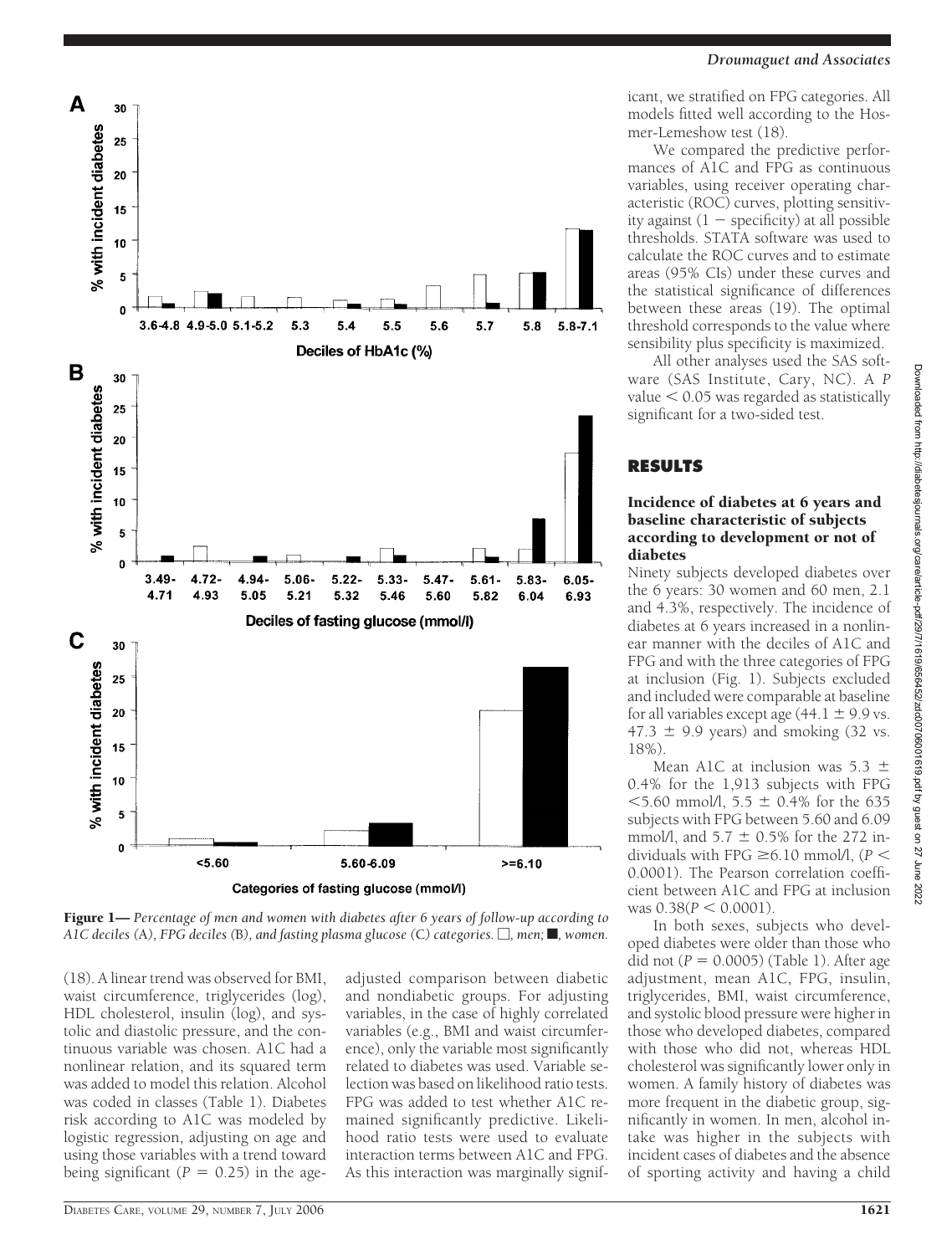#### *A1C and incident diabetes: DESIR*

| Table 2—Predictive value of A1C for diabetes at 6 years, according to successive multiple logistic regression models* |  |  |  |
|-----------------------------------------------------------------------------------------------------------------------|--|--|--|
|                                                                                                                       |  |  |  |

|                                                            | <b>B</b> Coefficient of |                  | P value of |          |                     |  |
|------------------------------------------------------------|-------------------------|------------------|------------|----------|---------------------|--|
| Variables included in model                                | A1C                     | A1C <sup>2</sup> | A1C        | A $1C2$  | $-2$ log likelihood |  |
| $Age + sex$                                                |                         |                  |            |          | 768.81              |  |
| $Age + sex + A1C$                                          |                         |                  |            |          | 674.70†             |  |
| Age + sex + AlC + AlC <sup>2</sup>                         | $-13.10$                | 1.39             | 0.0001     | < 0.0001 | 660.69†             |  |
| Age + sex + A1C + A1C <sup>2</sup> + waist circumference   | $-13.09$                | 1.35             | < 0.0001   | < 0.0001 | 604.72†             |  |
| Age + sex + A1C + A1C <sup>2</sup> + waist circumference + | $-13.10$                | 1.35             | < 0.0001   | < 0.0001 | 589.30†             |  |
| triglycerides (log)                                        |                         |                  |            |          |                     |  |
| Age + sex + A1C + A1C <sup>2</sup> + waist circumference + | $-12.84$                | 1.33             | < 0.0001   | < 0.0001 | 582.99†‡            |  |
| triglycerides $(log)$ + familial history of diabetes       |                         |                  |            |          |                     |  |

Data are  $\beta$  coefficients (= ln OR) of A1C and A1C<sup>2</sup>;  $n = 2,820$ . \*Variables were added successively. †Likelihood ratio test between this model and the preceding nested model was significant at  $P < 0.05$ . ‡Likelihood ratio test between this model and a model with an interaction term between A1C and sex was not significant. The interaction between A1C and sex was tested only in this final model.

with a birth weight  $>4$  kg were more common in the future diabetic women.

#### A1C and diabetes prediction

After adjustment for age, A1C predicted incident diabetes in both sexes (data not shown). Addition of insulin, systolic and diastolic pressure, smoking, and sporting activity did not improve the prediction of diabetes significantly in either sex; neither did alcohol in men nor having a child with a birth weight  $>4$  kg in women. As variables included in the models and  $\beta$ coefficients were similar in men and women and as there was no significant interaction between sex and A1C, sexes were pooled (Table 2). A1C predicted diabetes at 6 years, independently of other variables. Diabetes risk increased exponentially with A1C at inclusion: odds ratio (OR) for an A1C increase from 4.5  $(mean - 2 SD)$  to 5.0% was 0.90 (95% CI 0.50–1.50), from 4.5 to 5.5% was 1.50 (0.70–3.40), from 4.5 to 6.0% was 5.0 (2.00–12.80), and from 4.5 to 6.5% was 32.70 (11.50–92.60).

FPG was then included in this model, and as there was a marginally significant interaction between A1C and FPG (*P* 0.07), models were stratified on FPG categories, adjusted on the same variables as the last model in Table 2. The addition of a squared A1C term did not improve the models, and there was no interaction between A1C and sex. A1C was only a significant risk factor for diabetes at 6 years in subjects with FPG  $\geq 6.10$  mmol/l: OR for a 1% A1C increase was 0.78 (95% CI  $(0.20-3.07)$  ( $P = 0.7$ ) for FPG <5.60 mmol/l, 1.47  $(0.36 - 5.80)$   $(P = 0.6)$  for FPG 5.60–6.09 mmol/l, and 7.20 (3.00– 17.00) ( $P < 0.0001$ ) for FPG  $\ge 6.10$ mmol/l (IFG).

For FPG  $\geq 6.10$  mmol/l, FPG as a

continuous variable was not predictive of diabetes, whether A1C was included in the model (OR for 1 mmol/l increase 1.0 [95% CI 0.2–4.8],  $P = 0.9$  or not  $(2.4)$  $[0.6–9.4]$ ,  $P = 0.2$ ). In contrast, A1C was predictive of diabetes in these subjects (7.22 [2.95-17.80],  $P < 0.001$ , for a 1% A1C increase), independently of whether or not FPG was in the model.

#### ROC curves

In the entire study population of 2,820 subjects (Fig. 2), the area under the curve for FPG to predict incident diabetes at 6 years of follow-up was significantly greater than that for A1C: 0.85 (95% CI 0.80–0.90) versus 0.78 (0.72–0.83)  $(P = 0.005)$ . The optimal value for FPG was 5.9 mmol/l, with sensitivity and specificity of 76 and 86%, respectively. For A1C, the optimal value was 5.7% with corresponding sensitivity and specificity of 66 and 88%.

In contrast, in subjects with IFG (FPG  $\geq 6.10$  mmol/l) (Fig. 2*B*), the area under the curve for A1C was significantly greater than that for FPG: 0.75 (95% CI 0.69–0.82) versus 0.60 (0.52–0.68)  $(P = 0.001)$ . The optimal cutoff for A1C was 5.9%, with sensitivity and specificity of 64 and 77% and a positive predictive value of 44%.

If the test is based on both glucose and A1C, the optimal cutoffs were 5.9 mmol/l and 5.0%, respectively, with sensitivity of 73% and specificity of 87%. Alternatively, for either glucose or A1C, the corresponding optimal cutoffs were 5.9 mmol/l and 6.3%, with corresponding sensitivity and specificity of 77 and 86%, respectively.

**CONCLUSIONS** — A1C predicted diabetes in this Caucasian population and

the risk increased exponentially in both sexes. As for FPG, Fig. 1 provides evidence that there is an A1C threshold below which the incidence of diabetes is very low and above which the incidence is considerably higher. However, A1C is less sensitive and specific than FPG for diabetes in the entire population (Fig. 2*A*).

For screening in a nonfasting state, A1C could be used in a general population. At the present time, this use is limited because FPG is still needed for the diagnosis of diabetes. However the diagnosis of diabetes by A1C has been debated for many years. In a study using an external gold standard, diabetic microvascular complications, McCance et al. (20) showed that A1C was as predictive as FPG and 2-h glucose. Moreover, several authors have recommended the use of A1C, in combination with FPG or random plasma glucose, to diagnose diabetes (13,21–23): a FPG  $\geq 7.00$  mmol/l or a random plasma glucose  $\geq$ 11.10 mmol/l associated with an A1C exceeding the mean 2 SD would better determine the diagnosis of treatment-requiring diabetes.

After stratifying on FPG classes, A1C was predictive only in subjects with IFG  $(FPG \ge 6.1 \text{ mmol/l})$ , with an OR of 7.2 (95% CI 3.00–17.00); thus subjects with IFG and high A1C could be identified for preventive care. Moreover within this IFG category, FPG did not predict diabetes risk, in contrast with A1C: subjects with A1C  $>5.9\%$  had a 50% risk of progressing to diabetes within 6 years. This optimal threshold of 5.9% remains to be confirmed in other populations.

It is important to note that the diagnostic criteria for diabetes in this study were based on FPG, giving it an advantage over A1C to predict diabetes. The best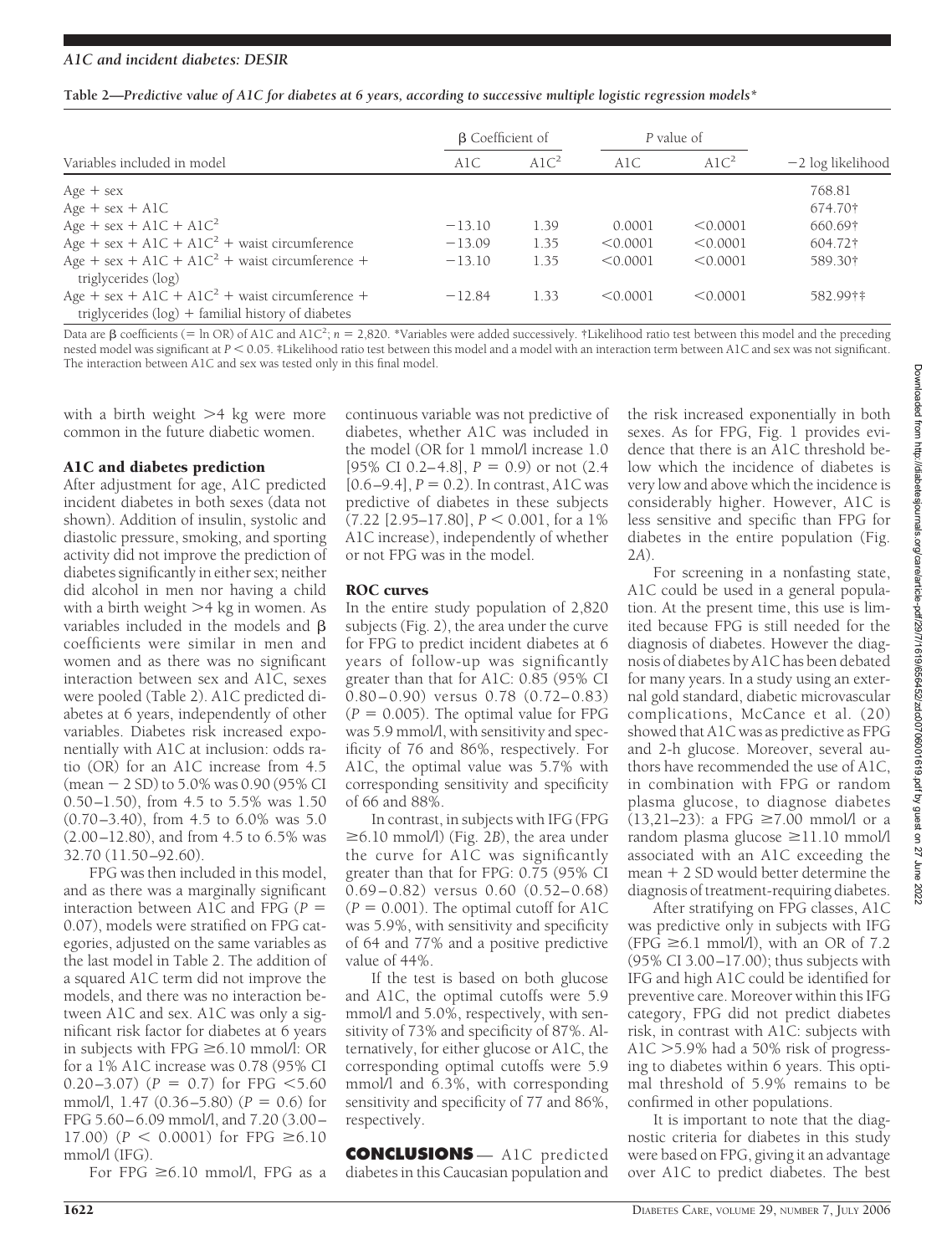*Droumaguet and Associates*

way to compare the two parameters would be with an external diagnostic criterion, such as diabetic retinopathy.

This study was in volunteers presenting for a health check-up, which may constitute a healthier population than the general population, at low risk for type 2 diabetes. Diabetes prevalence in this cohort was 2.7% (24), slightly lower than national data from the French Health Care study of 3.4% (25) in the same agegroup. Even if the population studied is not representative of the general French population, it probably represents the population, and, in particular, subjects with IFG, who would accept screening for diabetes and then preventive measures.

One limitation of our study is the small number of incident cases of diabetes and the resulting lack of power, especially in stratified analyses. A1C may also be significantly predictive of diabetes in subjects with the newer definition of IFG: FPG 5.60–6.09 mmol/l with a larger sample, but it would carry a lower OR than IFG (FPG  $\geq 6.10$  mmol/l).

Our results apply to diabetes diagnosed by FPG and could be different if the 2-h glucose measurement following an OGGT was also available, as a large percentage of subjects diagnosed as diabetic by a 2-h glucose value have normal FPG (26). We cannot exclude the possibility that some individuals, particularly subjects with IFG, were already diabetic at inclusion, which might overestimate the relation between A1C and diabetes. However, the OGTT is seldom used in clinical practice in France (27), and the American Diabetes Association encourages the use of FPG for screening (17). Therefore, this study reflects daily practice.

In participants with IFG, a small difference in FPG did not predict diabetes, in contrast to A1C. This suggests that A1C integrates blood glucose variations during the day, reflecting postload glucose abnormalities not shown by FPG (28). A prospective study, comparing 2-h glucose versus FPG and their association with A1C in predicting diabetes diagnosed by specific diabetic microvascular complications, is needed.

Our results are similar to those of Little et al. (15), except that we studied fasting and not 2-h postload plasma glucose. In 381 Pima Indians, A1C predicted diabetes diagnosed by 2-h glucose concentrations at 3.3 years follow-up only in subjects with IGT, with an OR for 1% increase in A1C of 6.76 (95% CI 1.77– 25.8).



Figure 2—*ROC curves for incident diabetes after 6 years of follow up: A1C (dashed line) and fasting plasma glucose (solid line) in the entire study population (*A*) and in subjects with IFG (*B*).*

In another study, 208 Chinese subjects at high risk of diabetes, with FPG  $< 7.0$  mmol/l and 2-h glucose  $< 11.1$ mmol/l, were followed for 1.6 years (16). In subjects with IFG subjects, the progression to diabetes, diagnosed by 2-h glucose, was  $44.1\%$  for A1C  $> 6.1\%$  versus  $17.4\%$  for A1C  $\leq 6.1\%$ . In subjects with normal FPG, the conversion rate to diabetes was 13.7 versus 8.1%.

Until 10 years ago, using A1C as a screening tool was limited by poor comparability between measures and between laboratories. Most routine A1C assays are now standardized against one of the local standardization schemes, such as the National Glycohemoglobin Standardization Program. A new more specific reference measure was developed in 2003 (29). This prompted the reevaluation of A1C as a predictive test for diabetes.

In summary, in the absence of FPG, for example, in the middle of the day, A1C could be used to screen for diabetes in a general population. It could also be used in association with FPG, as in subjects with IFG, A1C better screened those at risk of diabetes, subjects who could be targeted for intensive prevention intervention. Moreover, it could help them to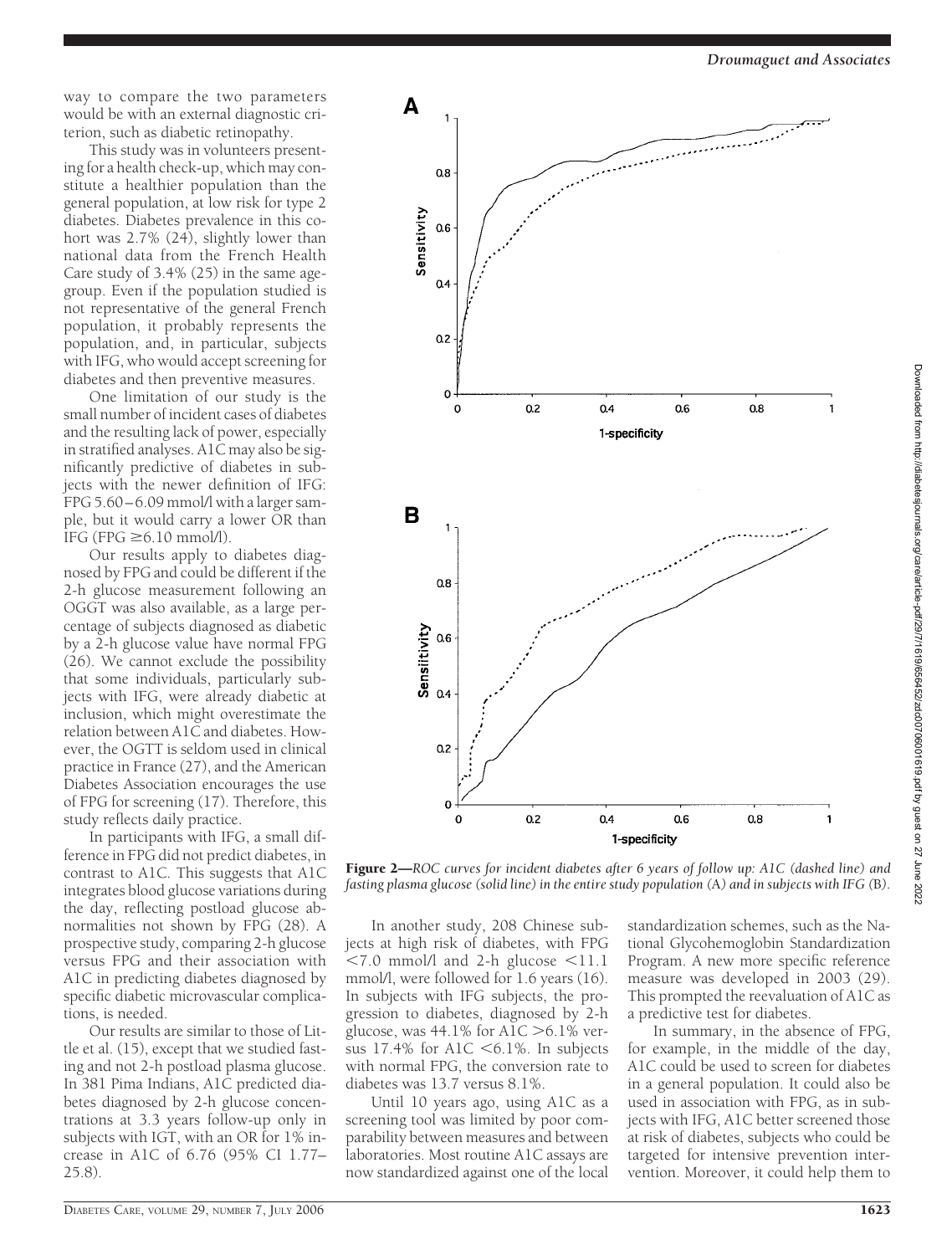### *A1C and incident diabetes: DESIR*

become aware of their metabolic abnormalities and motivate asymptomatic subjects to modify their lifestyle.

**Acknowledgments**— This work was supported by cooperative contracts between IN-SERM, Caisse Nationale d'Assurance Maladie des Travailleurs Salaries, and Novartis Pharma, by INSERM Réseaux en Santé Publique and INSERM Interactions entre les Determinants de la Santé; by the Association Diabète Risque Vasculaire, the Fédération Française de Cardiologie, La Fondation de France, de l'Association de Langue Française pour l'Etude du Diabète et des Maladies Métaboliques, and Office National Interprofessionnel des Vins; and by Ardix Medical, Bayer Diagnostics, Becton Dickinson, Cardionics, Lilly, Merck Santé, Novo Nordisk, Pierre Fabre, Roche, and Topcon.

# **APPENDIX**

## Members of the DESIR Study Group

INSERM U258: B. Balkau, P. Ducimetière, and E. Eschwège; INSERM U367: F. Alhenc-Gelas; Chu d'Angers: Y. Gallois and A. Girault; Hôpital Bichat: F. Fumeron and M. Marre; Centres d'Examens de Santé: Alençon, Angers, Caen, Chateauroux, Cholet, Le Mans, and Tours; Institut de Recherche en Médecine Générale: J. Cogneau; Medecins Géneralistes des Départements; Institut Inter Régional pour la Santé: C. Born, E. Cacès, M. Cailleau, J.G. Moreau, F. Rakotozafy, J. Tichet, and S. Vol.

#### **References**

- 1. Wild S, Roglic G, Green A, Sicree R, King H: Global prevalence of diabetes: estimates for the year 2000 and projections for 2030. *Diabetes Care* 27:1047–1053, 2004
- 2. Pan XR, Li GW, Hu YH, Wang JX, Yang WY, An ZX, Hu ZX, Lin J, Xiao JZ, Cao HB, Liu PA, Jiang XG, Jiang YY, Wang JP, Zheng H, Zhang H, Bennett PH, Howard BV: Effects of diet and exercise in preventing NIDDM in people with impaired glucose tolerance: the Da Qing IGT and Diabetes Study. *Diabetes Care* 20:537– 544, 1997
- 3. Tuomilehto J, Lindstrom J, Eriksson JG, Valle TT, Hamalainen H, Ilanne-Parikka P, Keinanen-Kiukaanniemi S, Laakso M, Louheranta A, Rastas M, Salminen V, Uusitupa M: Prevention of type 2 diabetes mellitus by changes in lifestyle among subjects with impaired glucose tolerance. *N Engl J Med* 344:1343–1350, 2001
- 4. Knowler WC, Barrett-Connor E, Fowler SE, Hamman RF, Lachin JM, Walker EA,

Nathan DM: Reduction in the incidence of type 2 diabetes with lifestyle intervention or metformin.*N Engl J Med* 346:393–403, 2002

- 5. Chiasson JL, Josse RG, Gomis R, Hanefeld M, Karasik A, Laakso M: Acarbose for prevention of type 2 diabetes mellitus: the STOP-NIDDM randomised trial. *Lancet* 359:2072–2077, 2002
- 6. Buchanan TA, Xiang AH, Peters RK, Kjos SL, Marroquin A, Goico J, Ochoa C, Tan S, Berkowitz K, Hodis HN, Azen SP: Preservation of pancreatic  $\beta$ -cell function and prevention of type 2 diabetes by pharmacological treatment of insulin resistance in high-risk Hispanic women. *Diabetes* 51: 2796–2803, 2002
- 7. Sherwin RS, Anderson RM, Buse JB, Chin MH, Eddy D, Fradkin J, Ganiats TG, Ginsberg HN, Kahn R, Nwankwo R, Rewers M, Schlessinger L, Stern M, Vinicor F, Zinman B: Prevention or delay of type 2 diabetes. *Diabetes Care* 27 (Suppl. 1):S47– S54, 2004
- 8. de Vegt F, Dekker JM, Jager A, Hienkens E, Kostense PJ, Stehouwer CD, Nijpels G, Bouter LM, Heine RJ: Relation of impaired fasting and postload glucose with incident type 2 diabetes in a Dutch population: the Hoorn Study. *JAMA* 285:2109–2113, 2001
- 9. Ko GT, Chan JC, Woo J, Lau E, Yeung VT, Chow CC, Cockram CS: The reproducibility and usefulness of the oral glucose tolerance test in screening for diabetes and other cardiovascular risk factors. *Ann Clin Biochem* 35 (Pt. 1):62–67, 1998
- 10. Rohlfing CL, Wiedmeyer HM, Little RR, England JD, Tennill A, Goldstein DE: Defining the relationship between plasma glucose and  $HbA_{1c}$ : analysis of glucose profiles and  $HbA_{1c}$  in the Diabetes Control and Complications Trial. *Diabetes Care* 25:275–278, 2002
- 11. Simon D, Senan C, Garnier P, Saint-Paul M, Papoz L: Epidemiological features of glycated haemoglobin A1c-distribution in a healthy population: the Telecom Study. *Diabetologia* 32:864–869, 1989
- 12. Woerle HJ, Pimenta WP, Meyer C, Gosmanov NR, Szoke E, Szombathy T, Mitrakou A, Gerich JE: Diagnostic and therapeutic implications of relationships between fasting, 2-hour postchallenge plasma glucose and hemoglobin A1c values. *Arch Intern Med* 164:1627–1632, 2004
- 13. Barr RG, Nathan DM, Meigs JB, Singer DE: Tests of glycemia for the diagnosis of type 2 diabetes mellitus. *Ann Intern Med* 137:263–272, 2002
- 14. Rohlfing C, Wiedmeyer HM, Little R, Grotz VL, Tennill A, England J, Madsen R, Goldstein D: Biological variation of glycohemoglobin. *Clin Chem* 48:1116–1118, 2002
- 15. Little RR, England JD, Wiedmeyer HM, Madsen RW, Pettitt DJ, Knowler WC, Goldstein DE: Glycated haemoglobin pre-

dicts progression to diabetes mellitus in Pima Indians with impaired glucose tolerance. *Diabetologia* 37:252–256, 1994

- 16. Ko GT, Chan JC, Tsang LW, Cockram CS: Combined use of fasting plasma glucose and HbA1c predicts the progression to diabetes in Chinese subjects. *Diabetes Care* 23:1770–1773, 2000
- 17. Expert Committee on the Diagnosis and Classification of Diabetes Mellitus: Report of the Expert Committee on the Diagnosis and Classification of Diabetes Mellitus. *Diabetes Care* 20:1183–1197, 1997
- 18. Hosmer D, Lemeshow S: *Applied Logistic Regression.* New York, Wiley, 1989
- 19. DeLong ER, DeLong DM, Clarke-Pearson DL: Comparing the areas under two or more correlated receiver operating characteristic curves: a non parametric approach. *Biometrics* 44:837–845, 1988
- 20. McCance DR, Hanson RL, Charles MA, Jacobsson LTH, Pettitt DJ, Bennett PH, Knowler WC: Comparison of tests for glycated haemoglobin and fasting and two hour plasma glucose concentrations as diagnostic methods for diabetes. *BMJ* 308: 1323–1328, 1994
- 21. Peters AL, Davidson MB, Schriger DL, Hasselblad V: A clinical approach for the diagnosis of diabetes mellitus: an analysis using glycosylated hemoglobin levels: Meta-analysis Research Group on the Diagnosis of Diabetes Using Glycated Hemoglobin Levels. *JAMA* 276:1246–1252, 1996
- 22. Davidson MB, Schriger DL, Peters AL, Lorber B: Relationship between fasting plasma glucose and glycosylated hemoglobin: potential for false-positive diagnoses of type 2 diabetes using new diagnostic criteria. *JAMA* 281:1203– 1210, 1999
- 23. Davidson MB: Tests of glycemia. *Ann Intern Med* 138:517, 2003 [author reply 138:517, 2003]
- 24. Balkau B, Eschwege E, Tichet J, Marre M: Proposed criteria for the diagnosis of diabetes: evidence from a French epidemiological study (D.E.S.I.R). *Diabetes Metab* 23:428–434, 1997
- 25. Ricordeau P, Weill A, Vallier N, Bourrel R, Fender P, Allemand H: Epidemiology of diabetes in metropolitan France. *Diabetes Metab* 26 (Suppl. 6):11–24, 2000
- 26. Harris MI, Eastman RC, Cowie CC, Flegal KM, Eberhardt MS: Comparison of diabetes diagnostic categories in the U.S. population according to the 1997 American Diabetes Association and 1980–1985 World Health Organization diagnostic criteria. *Diabetes Care* 20:1859–1862, 1997
- 27. Biolam: Les actes de biologie remboursés en 2001 et 2002 par le Régime Général d'assurance maladie. Available from http:// www.ameli.fr/244/DOC/1531/article.html. Accessed 16 May 2005
- 28. Monnier L, Lapinski H, Colette C: Contri-